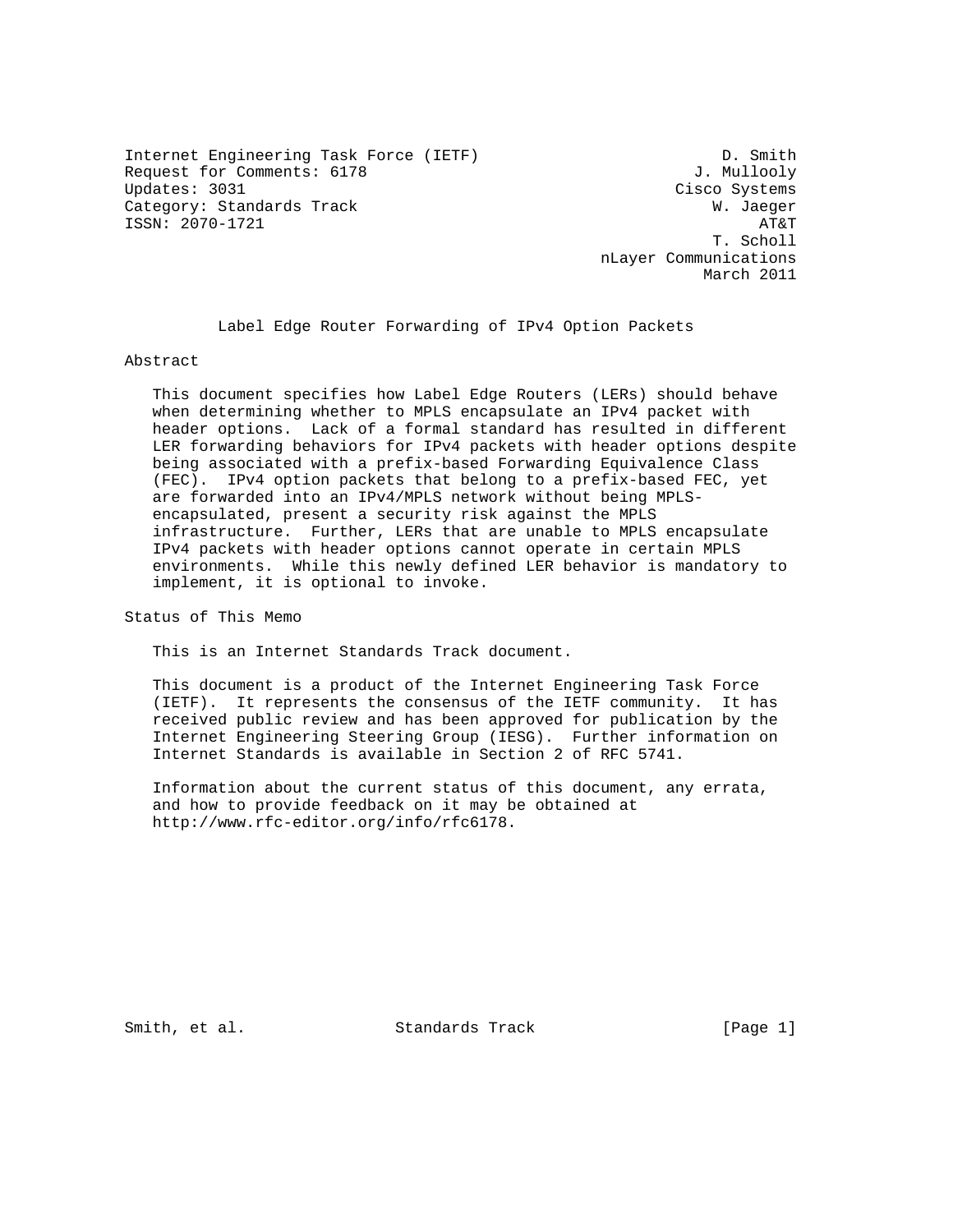## Copyright Notice

 Copyright (c) 2011 IETF Trust and the persons identified as the document authors. All rights reserved.

 This document is subject to BCP 78 and the IETF Trust's Legal Provisions Relating to IETF Documents (http://trustee.ietf.org/license-info) in effect on the date of publication of this document. Please review these documents carefully, as they describe your rights and restrictions with respect to this document. Code Components extracted from this document must include Simplified BSD License text as described in Section 4.e of the Trust Legal Provisions and are provided without warranty as described in the Simplified BSD License.

Table of Contents

|  | 4. Ingress Label Edge Router Requirement 4                |
|--|-----------------------------------------------------------|
|  |                                                           |
|  | 5.1. IPv4 Option Packets That Bypass MPLS Encapsulation 5 |
|  |                                                           |
|  |                                                           |
|  |                                                           |
|  |                                                           |
|  |                                                           |
|  |                                                           |

#### 1. Motivation

 This document is motivated by the need to formalize MPLS encapsulation processing of IPv4 packets with header options in order to mitigate the existing risks of IPv4 options-based security attacks against MPLS infrastructures. We believe that this document adds details that have not been fully addressed in [RFC3031] and [RFC3032], and that the methods presented in this document update [RFC3031] as well as complement [RFC3270], [RFC3443], and [RFC4950].

### 2. Introduction

 The IPv4 packet header provides for various IPv4 options as originally specified in [RFC791]. IPv4 header options are used to enable control functions within the IPv4 data forwarding plane that are required in some specific situations but not necessary for most common IPv4 communications. Typical IPv4 header options include

Smith, et al. Standards Track [Page 2]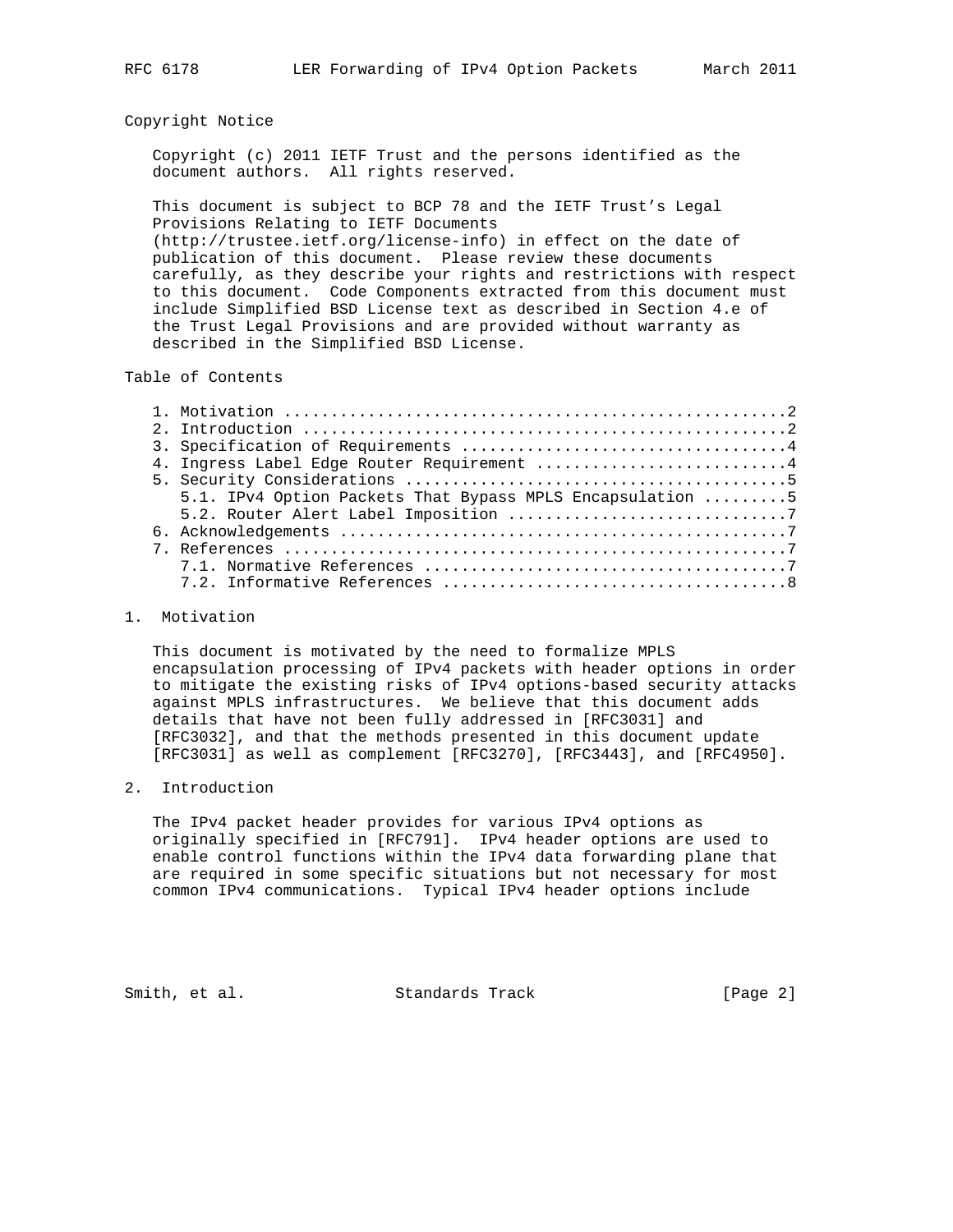provisions for timestamps, security, and special routing. Example IPv4 header options and applications include but are not limited to the following:

- o Strict and Loose Source Route Options: Used to IPv4 route the IPv4 packet based on information supplied by the source.
- o Record Route Option: Used to trace the route an IPv4 packet takes.
- o Router Alert Option: Indicates to downstream IPv4 routers to examine these IPv4 packets more closely.

The list of current IPv4 header options can be accessed at [IANA].

 IPv4 packets may or may not use IPv4 header options (they are optional), but IPv4 header option handling mechanisms must be implemented by all IPv4 protocol stacks (hosts and routers). Each IPv4 header option has distinct header fields and lengths. IPv4 options extend the IPv4 packet header length beyond the minimum of 20 octets. As a result, IPv4 packets received with header options are typically handled as exceptions and in a less efficient manner due to their variable length and complex processing requirements. For example, many router implementations punt such IPv4 option packets from the hardware forwarding (fast) path into the software forwarding (slow) path causing high CPU utilization. Even when the forwarding plane can parse a variable-length header, it may still need to punt to the control plane because the forwarding plane may not have the clock cycles or intelligence required to process the header option.

 Multi-Protocol Label Switching (MPLS) [RFC3031] is a technology in which packets associated with a prefix-based Forwarding Equivalence Class (FEC) are encapsulated with a label stack and then switched along a label switched path (LSP) by a sequence of label switch routers (LSRs). These intermediate LSRs do not generally perform any processing of the IPv4 header as packets are forwarded. (There are some exceptions to this rule, such as ICMP processing and LSP ping, as described in [RFC3032] and [RFC4379], respectively.) Many MPLS deployments rely on LSRs to provide layer 3 transparency much like ATM switches are transparent at layer 2. Such deployments often minimize the IPv4 routing information (e.g., no BGP transit routes) carried by LSRs since it is not necessary for MPLS forwarding of transit packets.

 Even though MPLS encapsulation seems to offer a viable solution to provide layer 3 transparency, there is currently no formal standard for MPLS encapsulation of IPv4 packets with header options that belong to a prefix-based FEC. Lack of a formal standard has resulted

Smith, et al. Standards Track [Page 3]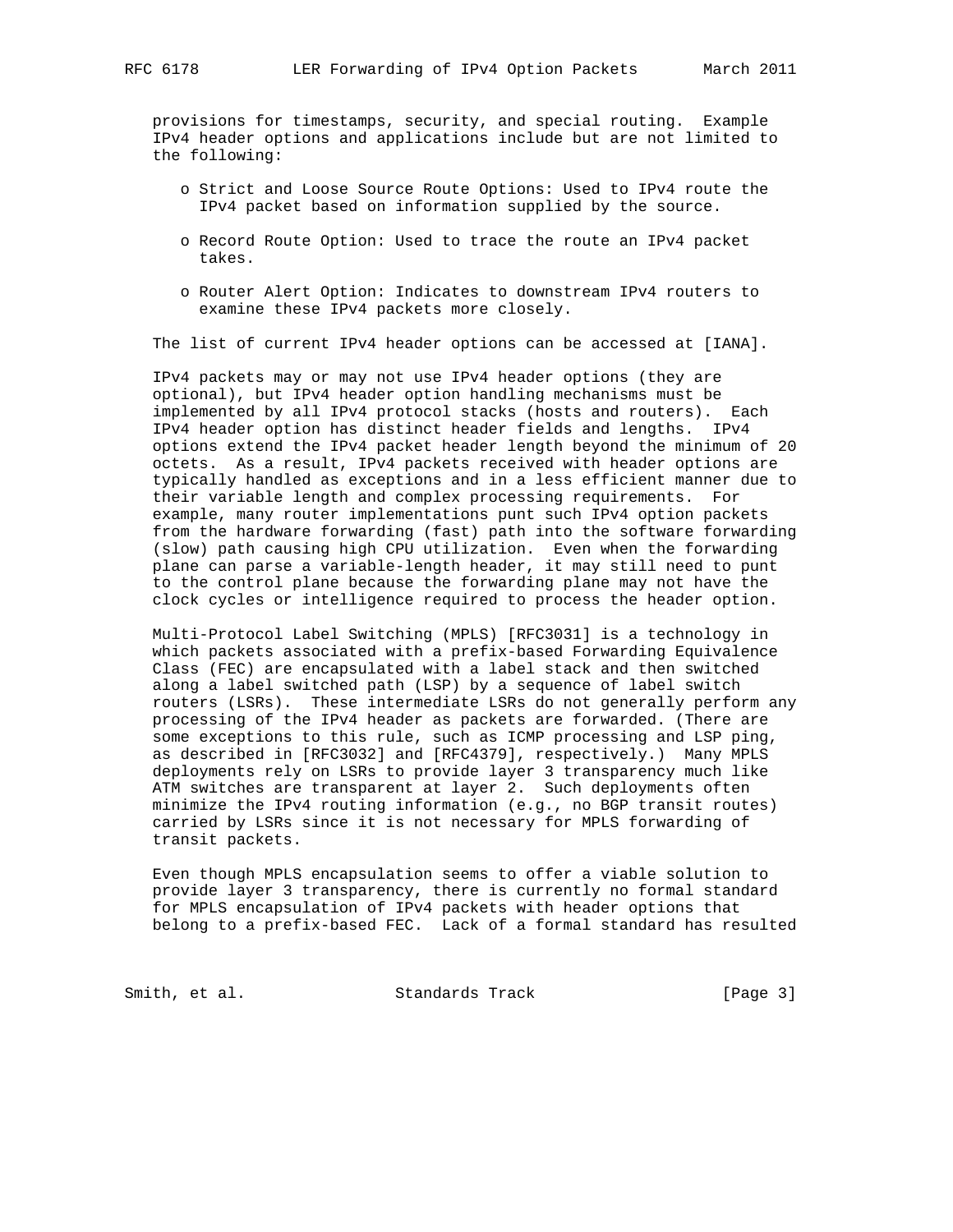in inconsistent forwarding behaviors by ingress Label Edge Routers (LERs). When IPv4 packets are MPLS encapsulated by an ingress LER, for example, the IPv4 header including option fields of transit packets are not acted upon by downstream LSRs that forward based on the MPLS label(s). Conversely, when a packet is IPv4 forwarded by an ingress LER two undesirable behaviors can result. First, a downstream LSR may not have sufficient IPv4 routing information to forward the packet resulting in packet loss. Second, downstream LSRs must apply IPv4 forwarding rules that may expose them to IPv4 security attacks.

 IPv4 option packets that belong to a prefix-based FEC, yet are forwarded into an IPv4/MPLS network without being MPLS-encapsulated, present a security risk against the MPLS infrastructure. Further, LERs that are unable to MPLS encapsulate IPv4 packets with header options cannot operate as an LER in certain MPLS environments. This new requirement will reduce the risk of IPv4 options-based security attacks against LSRs as well as assist LER operation across MPLS networks that minimize the IPv4 routing information (e.g., no BGP transit routes) carried by LSRs.

3. Specification of Requirements

 The key words "MUST", "MUST NOT", "REQUIRED", "SHALL", "SHALL NOT", "SHOULD", "SHOULD NOT", "RECOMMENDED", "MAY", and "OPTIONAL" in this document are to be interpreted as described in [RFC2119].

4. Ingress Label Edge Router Requirement

An ingress LER MUST implement the following policy:

 o When determining whether to push an MPLS label stack onto an IPv4 packet, the determination is made without considering any IPv4 options that may be carried in the IPv4 packet header. Further, the label values that appear in the label stack are determined without considering any such IPv4 options.

 This policy MAY be configurable on an ingress LER, however, it SHOULD be enabled by default. When processing of signaling messages or data packets with more specific forwarding rules is enabled, this policy SHOULD NOT alter the specific processing rules. This applies to, but is not limited to, Resource Reservation Protocol (RSVP) as per [RFC2205], source routing as per [RFC791], as well as other FEC elements defined by future specifications. Further, how an ingress LER processes the IPv4 header options of packets before MPLS encapsulation is out of scope since these are processed before they enter the MPLS domain.

Smith, et al. Standards Track [Page 4]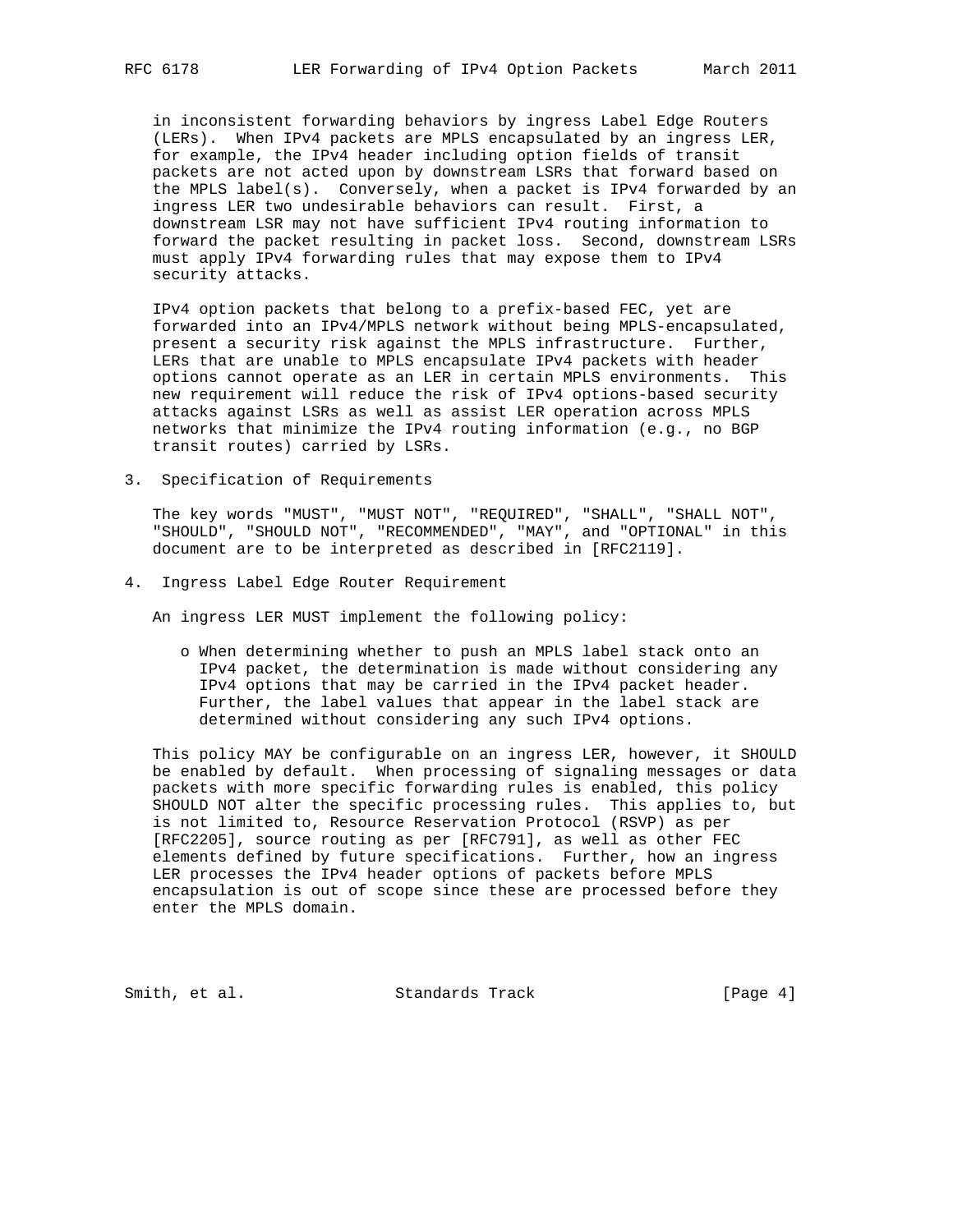Implementation of the above policy prevents IPv4 packets that belong to a prefix-based FEC from bypassing MPLS encapsulation due to header options. The policy also prevents specific option types such as Router Alert (option value 148) from forcing MPLS imposition of the MPLS Router Alert Label (label value 1) at ingress LERs. Without this policy, the MPLS infrastructure is exposed to security attacks using legitimate IPv4 packets crafted with header options. Further, LERs that are unable to MPLS encapsulate IPv4 packets with header options cannot operate as an LER in certain MPLS environments as described in Section 2.

5. Security Considerations

 There are two potential categories of attacks using crafted IPv4 option packets that threaten existing MPLS infrastructures. Both are described below. To mitigate the risk of these specific attacks, the ingress LER policy specified above is required.

# 5.1. IPv4 Option Packets That Bypass MPLS Encapsulation

 Given that a router's exception handling process (i.e., CPU, processor line-card bandwidth, etc.) used for IPv4 header option processing is often shared with IPv4 control and management protocol router resources, a flood of IPv4 packets with header options may adversely affect a router's control and management protocols, thereby, triggering a denial-of-service (DoS) condition. Note, IPv4 packets with header options may be valid transit IPv4 packets with legitimate sources and destinations. Hence, a DoS-like condition may be triggered on downstream transit IPv4 routers that lack protection mechanisms even in the case of legitimate IPv4 option packets.

 IPv4 option packets that belong to a prefix-based FEC yet bypass MPLS encapsulation at an ingress LER may be inadvertently IPv4 routed downstream across the MPLS core network (not label switched). This allows an external attacker the opportunity to maliciously craft seemingly legitimate IPv4 packets with specific IPv4 header options in order to intentionally bypass MPLS encapsulation at the MPLS edge (i.e., ingress LER) and trigger a DoS condition on downstream LSRs. Some of the specific types of IPv4 option-based security attacks that may be leveraged against MPLS networks include the following:

 o Crafted IPv4 option packets that belong to a prefix-based FEC yet bypass MPLS encapsulation at an ingress LER may allow an attacker to DoS downstream LSRs by saturating their software forwarding paths. By targeting a LSR's exception path, control and management protocols may be adversely affected and, thereby, an LSR's availability. This assumes, of course, that downstream LSRs lack protection mechanisms.

Smith, et al. Standards Track [Page 5]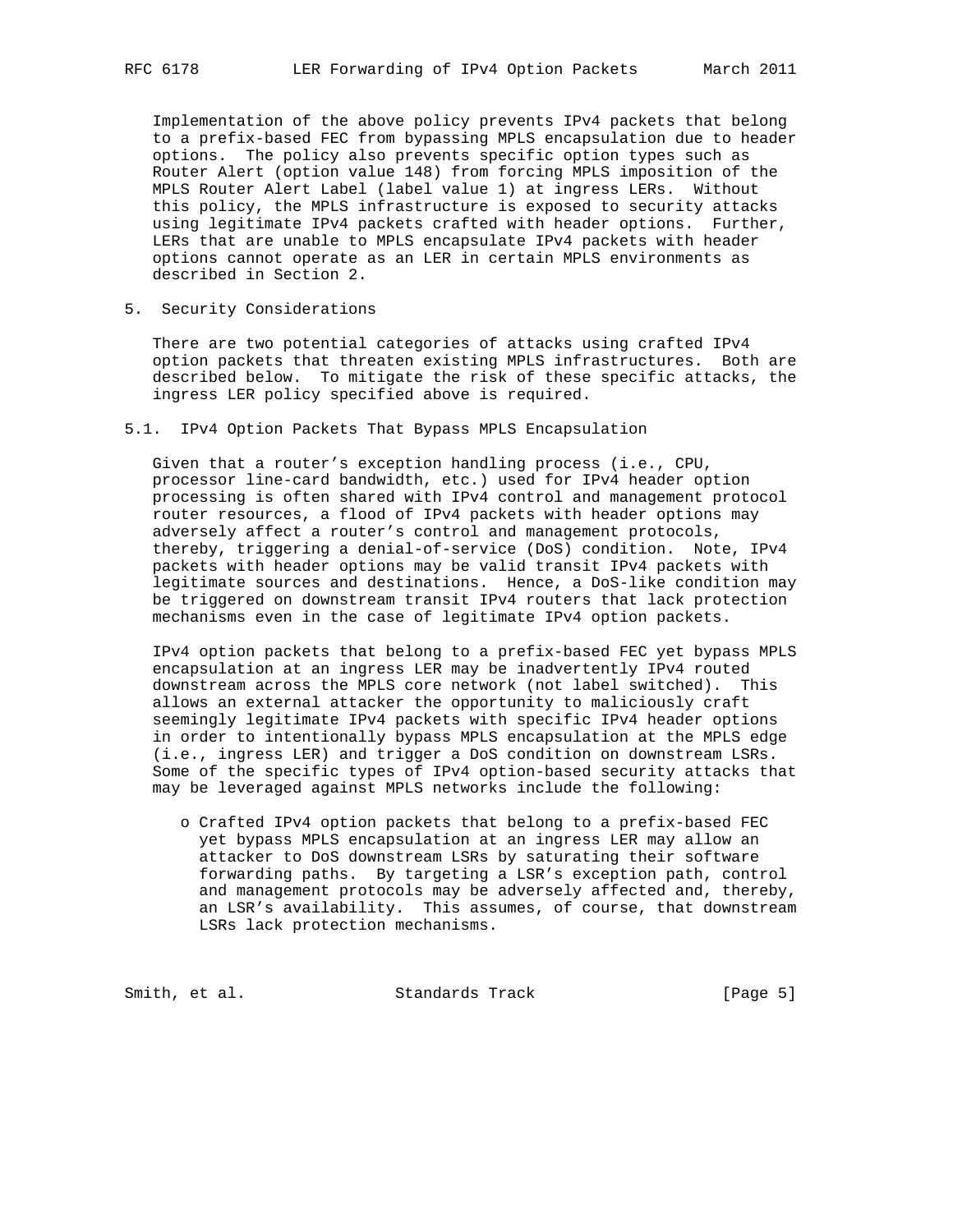- o Crafted IPv4 option packets that belong to a prefix-based FEC yet bypass MPLS encapsulation at an ingress LER may allow for IPv4 Time to Live (TTL) expiry-based DoS attacks against downstream LSRs. MPLS enables IPv4 core hiding whereby transit IPv4 traffic flows see the MPLS network as a single router hop [RFC3443]. However, MPLS core hiding does not apply to packets that bypass MPLS encapsulation and, therefore, IPv4 option packets may be crafted to expire on downstream LSRs which may trigger a DoS condition. Bypassing MPLS core hiding is an additional security consideration since it exposes the network topology.
- o Crafted IPv4 option packets that belong to a prefix-based FEC yet bypass MPLS encapsulation at an ingress LER may allow for DoS attacks against downstream LSRs that do not carry the IPv4 routing information required to forward transit IPv4 traffic. Lack of such IPv4 routing information may prevent legitimate IPv4 option packets from transiting the MPLS network and, further, may trigger generation of ICMP destination unreachable messages, which could lead to a DoS condition. This assumes, of course, that downstream LSRs lack protection mechanisms and do not carry the IPv4 routing information required to forward transit traffic.
- o Crafted IPv4 option packets that belong to a prefix-based FEC yet bypass MPLS encapsulation at an ingress LER may allow an attacker to bypass LSP Diffserv tunnels [RFC3270] and any associated MPLS Class of Service (CoS) field [RFC5462] marking policies at ingress LERs and, thereby, adversely affect (i.e., DoS) high-priority traffic classes within the MPLS core. Further, this could also lead to theft of high-priority services by unauthorized parties. This assumes, of course, that the [RFC3270] Pipe model is deployed within the MPLS core.
- o Crafted RSVP packets that belong to a prefix-based FEC yet bypass MPLS encapsulation at an ingress LER may allow an attacker to build RSVP soft-states [RFC2205] [RFC3209] on downstream LSRs which could lead to theft of service by unauthorized parties or to a DoS condition caused by locking up LSR resources. This assumes, of course, that the MPLS network is enabled to process RSVP packets.

 The security attacks outlined above specifically apply to IPv4 option packets that belong to a prefix-based FEC yet bypass ingress LER label stack imposition. Additionally, these attacks only apply to IPv4 option packets forwarded using the global routing table (i.e., IPv4 address family) of a ingress LER. IPv4 option packets associated with a BGP/MPLS IPv4 VPN service are always MPLS

Smith, et al. Standards Track [Page 6]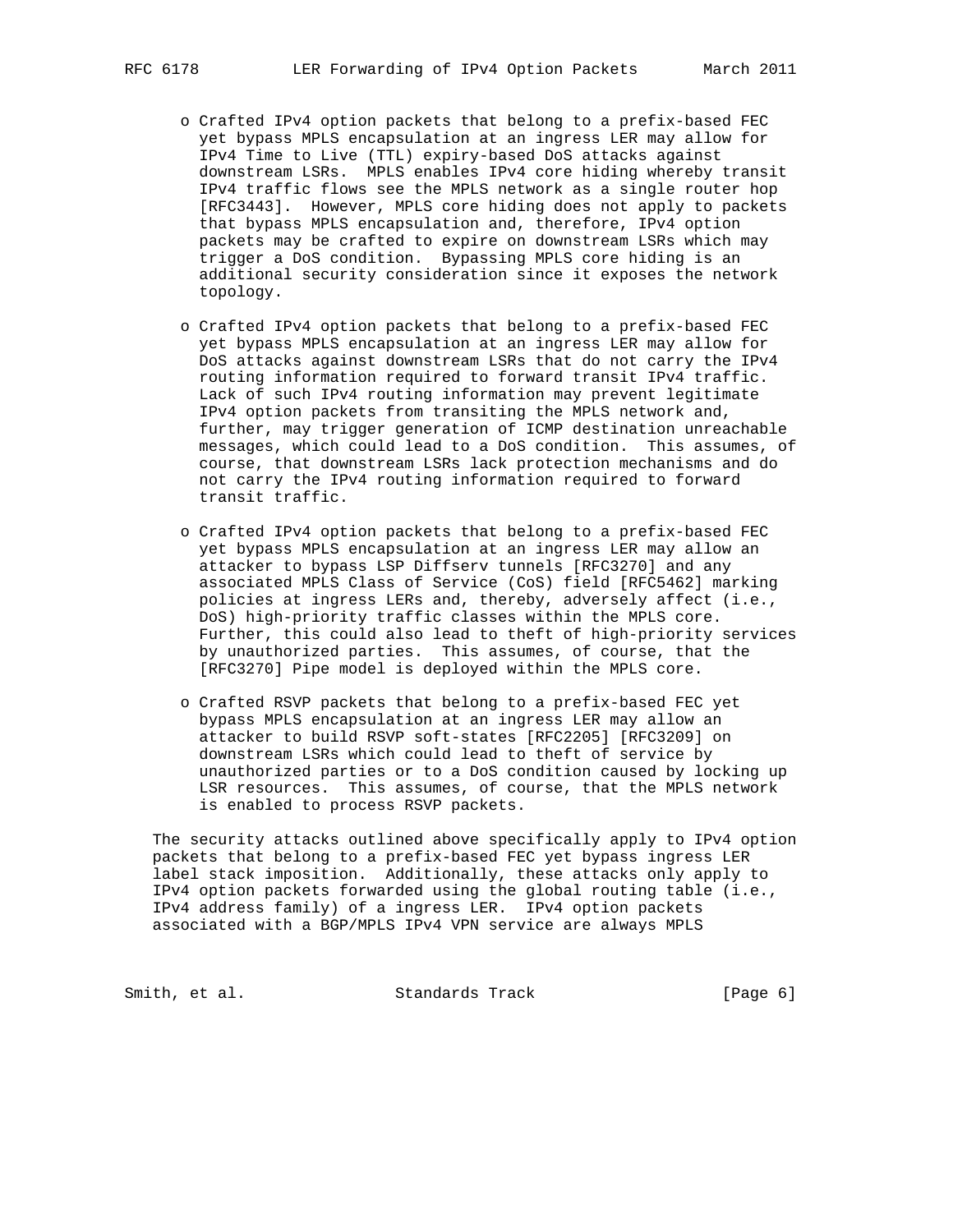encapsulated by the ingress LER per [RFC4364] given that packet forwarding uses a Virtual Forwarding/Routing (VRF) instance. Therefore, BGP/MPLS IPv4 VPN services are not subject to the threats outlined above [RFC4381]. Further, IPv6 [RFC2460] makes use of extension headers not header options and is therefore outside the scope of this document. A separate security threat that does apply to both BGP/MPLS IPv4 VPNs and the IPv4 address family makes use of the Router Alert Label. This is described directly below.

# 5.2. Router Alert Label Imposition

 [RFC3032] defines a Router Alert Label (label value of 1), which is analogous to the Router Alert IPv4 header option (option value of 148). The MPLS Router Alert Label (when exposed and processed only) indicates to downstream LSRs to examine these MPLS packets more closely. MPLS packets with the MPLS Router Alert Label are also handled as an exception by LSRs and, again, in a less efficient manner. At the time of this writing, the only legitimate use of the Router Alert Label is for LSP ping/trace [RFC4379]. Since there is also no formal standard for Router Alert Label imposition at ingress LERs:

- o Crafted IPv4 packets with specific IPv4 header options (e.g., Router Alert) and that belong to a prefix-based FEC may allow an attacker to force MPLS imposition of the Router Alert Label at ingress LERs and, thereby, trigger a DoS condition on downstream LSRs. This assumes, of course, that downstream LSRs lack protection mechanisms.
- 6. Acknowledgements

 The authors would like to thank Adrian Cepleanu, Bruce Davie, Rick Huber, Chris Metz, Pradosh Mohapatra, Ashok Narayanan, Carlos Pignataro, Eric Rosen, Mark Szczesniak, and Yung Yu for their valuable comments and suggestions.

- 7. References
- 7.1. Normative References
	- [RFC791] Postel, J., "Internet Protocol", STD 5, RFC 791, September 1981.
	- [RFC2119] Bradner, S., "Key words for use in RFCs to Indicate Requirement Levels", BCP 14, RFC 2119, March 1997.
	- [RFC3031] Rosen, E., Viswanathan, A., and R. Callon, "Multiprotocol Label Switching Architecture", RFC 3031, January 2001.

|  | Smith, et al. | Standards Track | [Page 7] |  |
|--|---------------|-----------------|----------|--|
|--|---------------|-----------------|----------|--|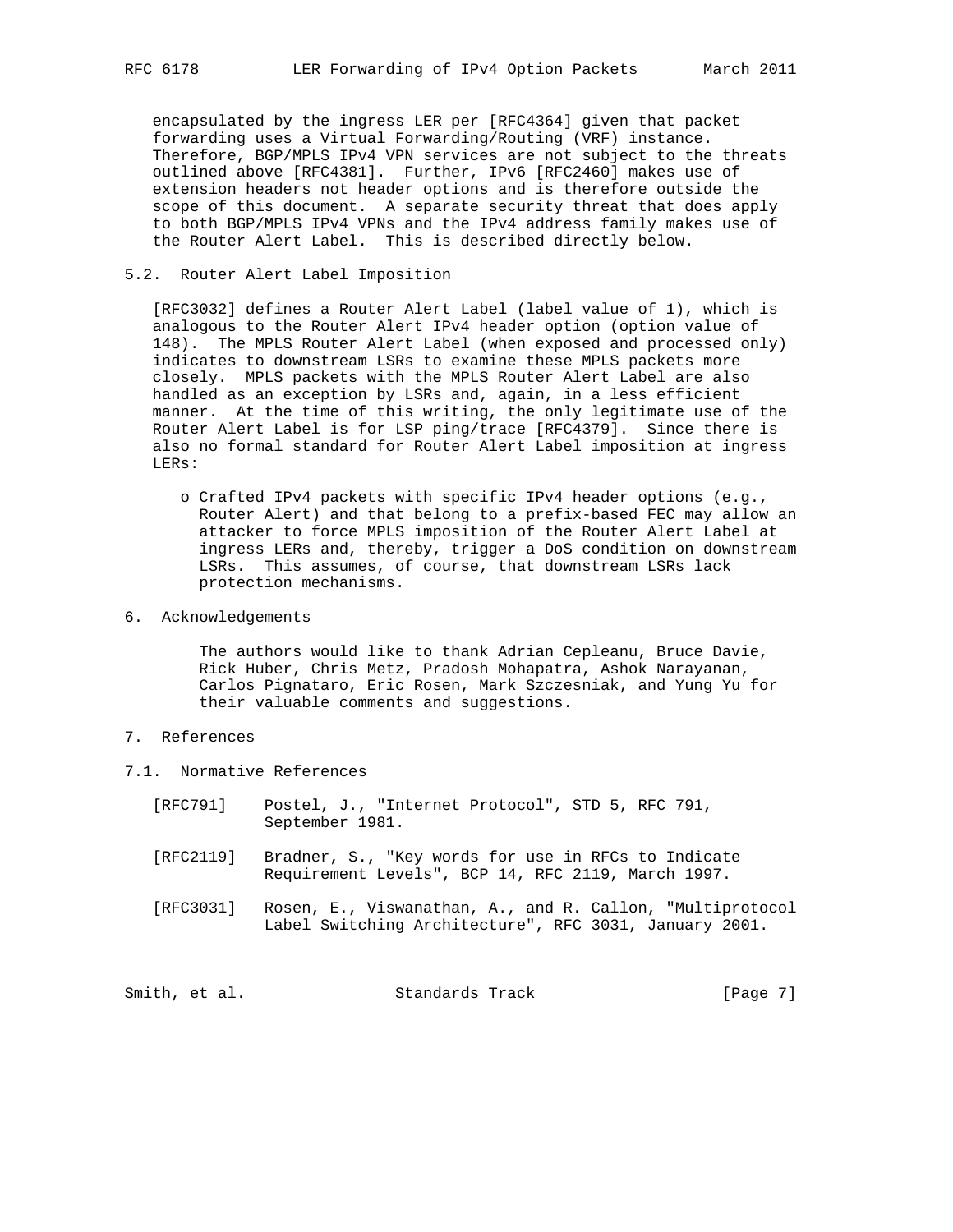RFC 6178 LER Forwarding of IPv4 Option Packets March 2011

 [RFC3032] Rosen, E., Tappan, D., Fedorkow, G., Rekhter, Y., Farinacci, D., Li, T., and A. Conta, "MPLS Label Stack Encoding", RFC 3032, January 2001.

- 7.2. Informative References
	- [RFC2205] Braden, R., Ed., Zhang, L., Berson, S., Herzog, S., and S. Jamin, "Resource ReSerVation Protocol (RSVP) -- Version 1 Functional Specification", RFC 2205, September 1997.
	- [RFC2460] Deering, S. and R. Hinden, "Internet Protocol, Version 6 (IPv6) Specification", RFC 2460, December 1998.
	- [RFC3209] Awduche, D., Berger, L., Gan, D., Li, T., Srinivasan, V., and G. Swallow, "RSVP-TE: Extensions to RSVP for LSP Tunnels", RFC 3209, December 2001.
	- [RFC3270] Le Faucheur, F., Wu, L., Davie, B., Davari, S., Vaananen, P., Krishnan, R., Cheval, P., and J. Heinanen, "Multi- Protocol Label Switching (MPLS) Support of Differentiated Services", RFC 3270, May 2002.
	- [RFC3443] Agarwal, P. and B. Akyol, "Time To Live (TTL) Processing in Multi-Protocol Label Switching (MPLS) Networks", RFC 3443, January 2003.
	- [RFC4364] Rosen, E. and Y. Rekhter, "BGP/MPLS IP Virtual Private Networks (VPNs)", RFC 4364, February 2006.
	- [RFC4379] Kompella, K. and G. Swallow, "Detecting Multi-Protocol Label Switched (MPLS) Data Plane Failures", RFC 4379, February 2006.
	- [RFC4381] Behringer, M., "Analysis of the Security of BGP/MPLS IP Virtual Private Networks (VPNs)", RFC 4381, February 2006.
	- [RFC4950] Bonica, R., Gan, D., Tappan, D., and C. Pignataro, "ICMP Extensions for Multiprotocol Label Switching", RFC 4950, August 2007.
	- [IANA] "IP Option Numbers," IANA, February 15, 2007, <www.iana.org>.
	- [RFC5462] Andersson, L. and R. Asati, "Multiprotocol Label Switching (MPLS) Label Stack Entry: "EXP" Field Renamed to "Traffic Class" Field", RFC 5462, February 2009.

Smith, et al. Standards Track [Page 8]